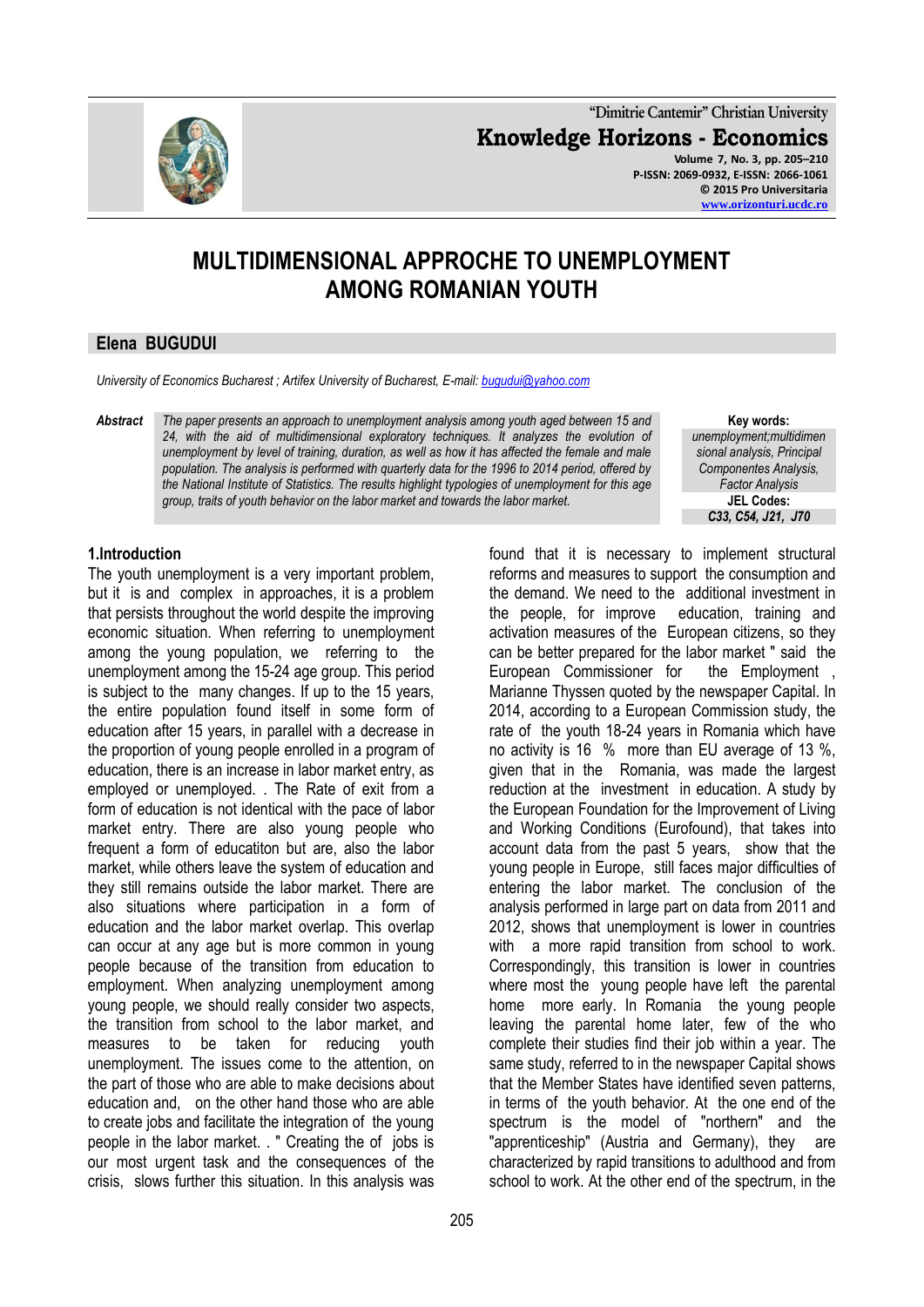models "Eastern Europe" and "Mediterranean" the difficult and challenging transition from school to work is associated with a very slow and late transition, towards independence and autonomy. In general, the countries where there is a closer connection between school and work, due apprenticeship programs or because a greater number of young people effectively combine school with early experiences in the labor market, they go through a smoother and faster transition from school to work. The Romania has in Eurofound study, a series of features, such as: the lowest rate of temporary contracts for young people 15-29 years old in the EU (5.8%) - (data used is from the year 2012), - the age at which 50% of men leave the parental home is 30.2 years old, one of the highest in the EU,as well as with Malta and Slovakia, while the average for women is 25.4 years old; Instead age at which they become parents is in line with the EU countries, even lower than in most of them, ie 31.8 years old for men and 28.8 years old for women. Romania has one of the lowest percentages in terms of young people who combine work with school (regardless of education level): less than 10%. However, the percentage is in line with other countries such as Czech Republic, Greece, Hungary, Italy, Slovakia. The Nordic countries have the highest percentage in this area. Conversely, the same countries with low numbers of students working at higher only records of hours actually worked. Romania ranks first in the number of hours worked by these young people. Also, Romania is the last places in terms of the percentage of young people who find a job within a year after graduation: 51.6%, compared to 66% - the European average data available 2011.

# **2. Date and model**

**.** 

The variables used in the analysis are: the unemployment rate for the age group 15-24 years, by level of education, higher<sup>1</sup>, secondary<sup>2</sup> and primary<sup>3</sup>, the unemployment rate by duration, long time 4 short<sup>5</sup>, the unemployment rate among female population and the unemployment rate among the male population. For the 15-24 age group, the unemployment rate is

calculated using the same methodology \* as for the other age groups. This indicator is often misinterpreted. The youth unemployment rate does not reflect the proportion of all young people are unemployed. The youth unemployment rate of 25% does not mean that "1 in 4 young people is unemployed." The youth unemployment rate can be raised even if the number of unemployed is low. It may be the case that the young workforce (unemployed plus employed population) is relatively small. This is not a problem when calculating the unemployment rate for other age groups over 25 year. Another indicator of youth unemployment published by Eurostat is the ratio of youth unemployment. This has same numerator as the youth unemployment rate, but the denominator is the total population aged 15 to 24. It thus provides a measure of unemployment to population. The size of the labor market among young people (eg young workforce size) does not trigger the effects of youth unemployment ratio, contrary unemployment rate. The ratio of youth unemployment is, by definition, always lower than the unemployment rate among young people, usually less than half of it. Analysis is performed with multidimensional exploration techniques: Principal Component Analysis (PCA). Principal Component Analysis (PCA) and Factor Analysis, consist of a variety of statistical techniques used in order to present a set of variables based on a smaller number of hypothetical variables, called factors. The Factors Analysis is used to reduce the number of variables, in order to increase data processing speed and detect hidden connections between variables that may lead to the identification of the patterns. The variables are replaced with linear combinations of factors that represent them. Principal Components Analysis is a factorial technique and aimed at reducing the initial number of variables, considering a smaller number of uncorrelated variables representative and, having made their classification. PAC is also known as Hotelling transform or Karhunen-LEOV transform (KLT). If we want to reduce the size and vizulaizam just a space just use PAC, and if we want to get a model that explains the correlations between data use and Analysis Factors.

# **2.1. Descriptive statistics of the data and the analysis of the correlations between variables**

The data used in the analysis are quarterly data for the period 1996 to 2014 and come from statistical research Household Labour Force Survey, the source is the National Statistics Institute.

The analysis shows that the highest variability of the unemployment rate, meet at the persons who have graduated from a higher educational institution, with a minimum value of 8.1%, in 2000 Q2 and a maximum

<sup>1</sup> University of short / long term (including undergraduate and graduate Bologna) or graduate (ISCED 5), doctorate or postdoctorate (ISCED 6). National Classification on education level corresponds to International Standard Clasification of Education (ISCED-97).

<sup>2</sup>high school, high school and professional level I (ISCED 3), specialized or technical secondary schools (ISCED 4);

<sup>&</sup>lt;sup>3</sup> secondary level (ISCED 2) Primary (ISCED 1), no education (ISCED 0);

<sup>4</sup> Situation when the young unemployment has no job and looking for six monaths and more

<sup>5</sup> Situation when young unemployment has no job and looking for less time than one month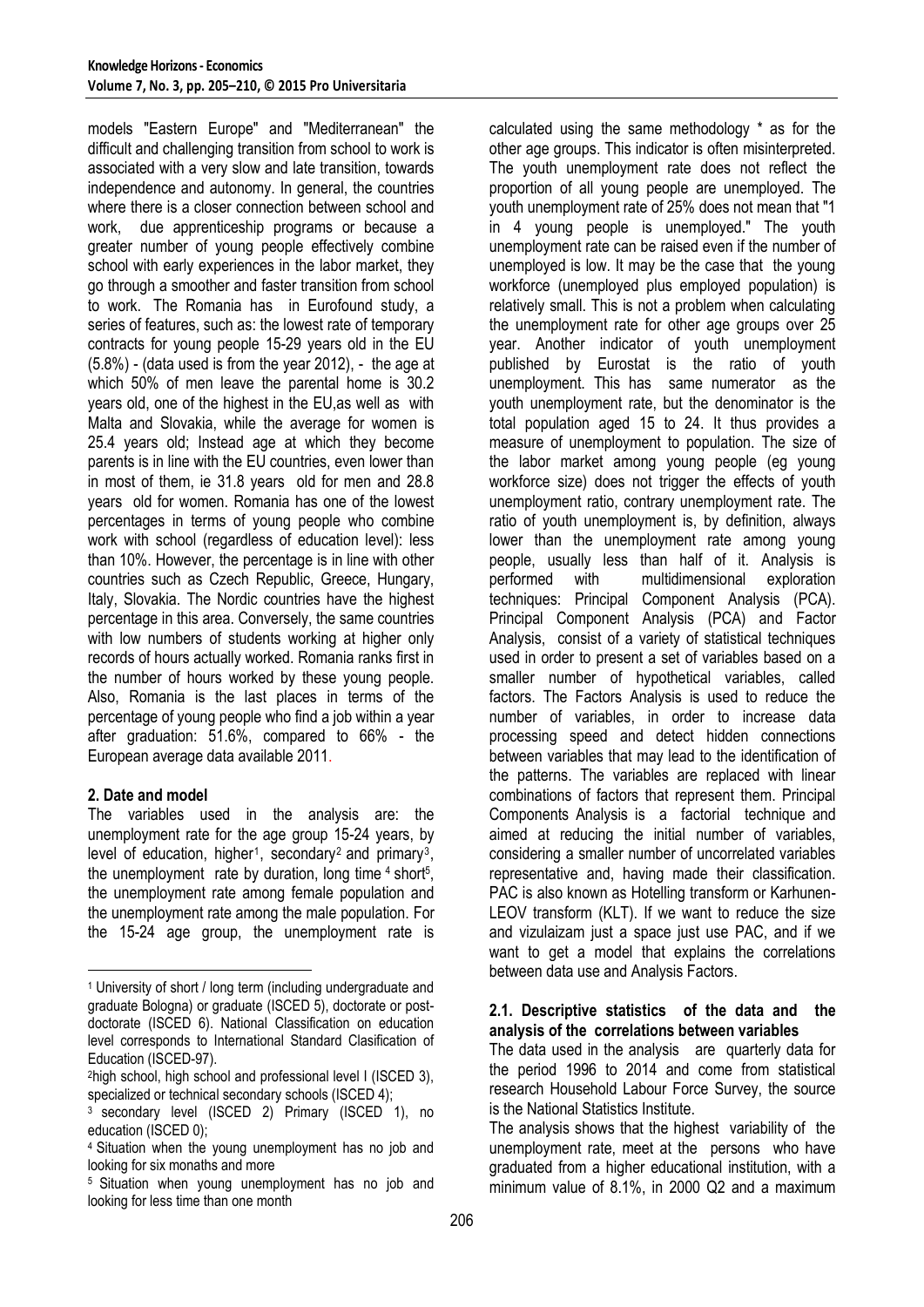value of 39.6% 3 in the first half of 2010. average value in the unemployment rate for this category was 23.8%, over half of them having a higher unemployment rate of 24.5%. Long-term unemployment rate was an average of 12, 8%, while the unemployment rate short-term value was 4.7%. The data show that unemployment among young boys was not significantly different from unemployment among girls. Between 1996 - 1999 and after 2010,the rate of unemployment women exceeded of the rate at men, but in most period, the female unemployment was lower (see Figure no.1). Among young people, unemployment for six months and for more, was a higher than for unemployment rate a month and under a month (see Table no.1).

|           | <b>SUP</b> | <b>SEC</b> | <b>PRIM</b> | <b>MASC</b> | <b>FEM</b> |                 | <b>ISD</b> |
|-----------|------------|------------|-------------|-------------|------------|-----------------|------------|
| Mean      | 23.8       | 22.4       | 17.6        | 20.3        | 20.4       | 12.6            | 4.1        |
| Median    | 24.5       | 21.7       | 17.9        | 21.2        | 20.6       | 12.8            | 4.1        |
| Maximum   | 39.6       | 29.7       | 31.5        | 25.         | 30.9       | 17 <sub>0</sub> | 9.1        |
| Minimum   | 8.1        | 15.4       | 10.0        | 14.5        | 14.2       | 8.4             | 1.9        |
| Std. Dev. | .          | ◡.≀        | 3.9         | 20.3        | 20.4       | 1.9<br>4        | 0. ا∶      |







The correlation analysis highlights that there is not strong correlation between variables taken into account, greater correlation between FEM and SEC. (table no. 2).

|             | <b>SUP</b> | <b>SEC</b> | SD      | <b>PRIM</b> | <b>MASC</b> | <b>FEM</b> | டட   |
|-------------|------------|------------|---------|-------------|-------------|------------|------|
| <b>SUP</b>  | 1.00       |            |         |             |             |            |      |
| <b>SEC</b>  | 0.56       | 1.00       |         |             |             |            |      |
| <b>SD</b>   | 0.51       | 0.41       | 1.00    |             |             |            |      |
| PRIM        | 0.03       | 0.34       | 0.29    | 1.00        |             |            |      |
| <b>MASC</b> | 0.36       | 0.56       | 0.27    | 0.46        | .00.        |            |      |
| <b>FEM</b>  | 0.51       | 0.78       | 0.36    | 0.22        | 0.57        | 1.00       |      |
| LD          | 0.14       | 0.58       | $-0.19$ | 0.54        | 0.49        | 0.33       | 1.00 |

Table no.2 Correlation matrix

Source: Personal processing

### **2.2. The multidimensional analysis**

The onset of the approach begins with use the method Principale Components Analysis. The picture of Output's method, obtained using Eviews software (Table no.3) shows information about the 7 PC obtained after applying the method (equal number of initial variables), and the specific dispersions, the loadings for the each components. We retain that that

between the first and second main principals component, the dispersions there is a big difference, but the first component explains only 55% of the dispersion, so definitely check we consider the second part. The first two PC explain of the dispersions amount of 75.51%, we stop at two main components. In case the percentage would be lower, and we appeal to the third PC. The loadings on the two components, are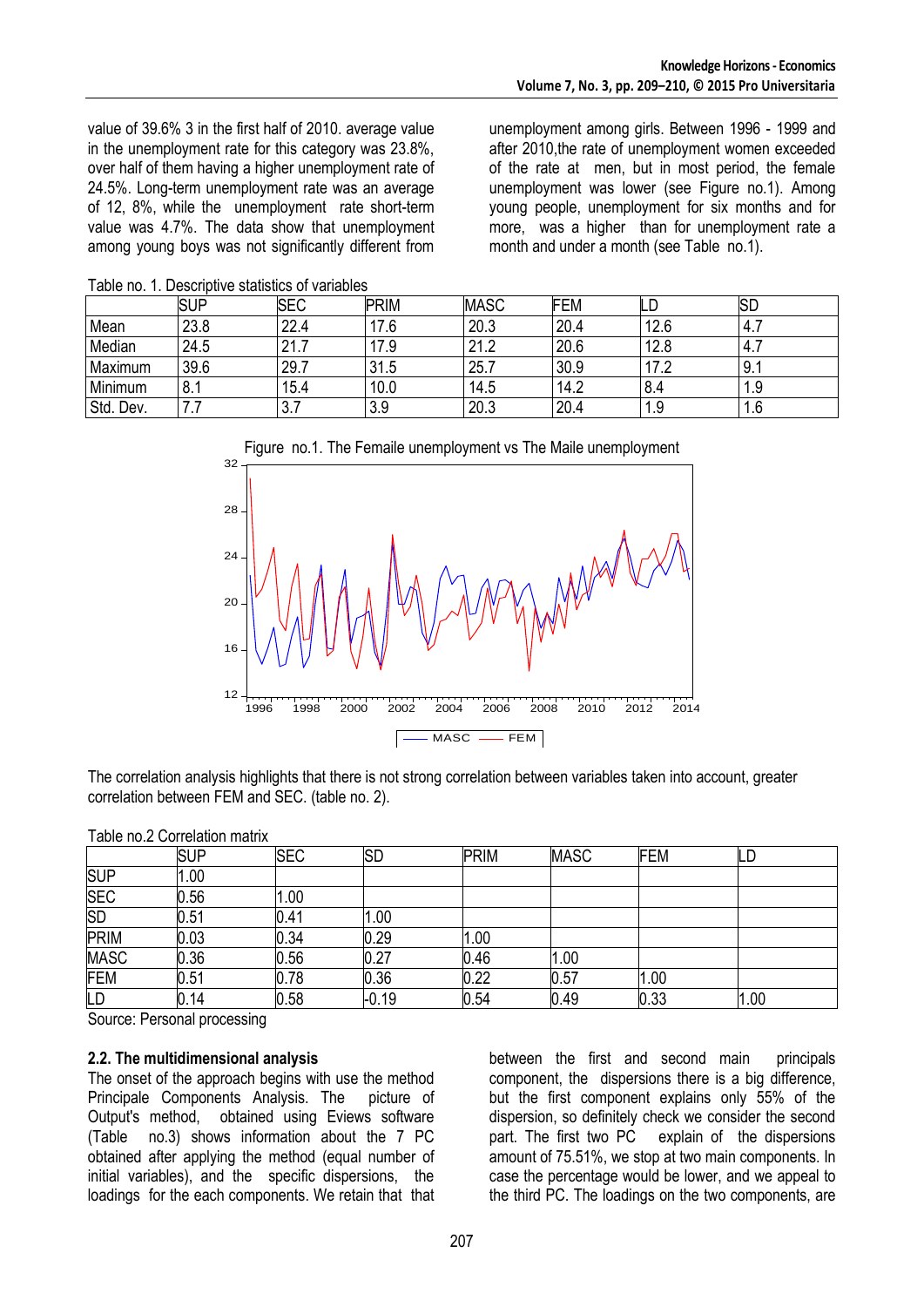viewed in the second part of the worksheet no. 3. A suggestive image of initial driving forces which do contribute to the two main components and their cumulative contribution, shows in the graph no. 2 and 3. The graph Orthonormal loadings (plot) shows, by moving the cursor, that the two components are formed as follows: PC1, consists of unemployment for

Tabel no.3. Analysis wich PCA

secondary school graduates SEC (0.45 contribution) the Gender FEM (0.46) and MASC (0.44) , PC2, consisting of unemployment by duration, LD (0.53), SD (0.59), the unemployment rate for graduates of higher education SUP, those with primary education (PRIM) have an approximately equal participation the two components (0.36 respectively 0.34).

| <b>Principal Components Analysis</b>  |                 |                   |                       |                 |                 |                 |                 |
|---------------------------------------|-----------------|-------------------|-----------------------|-----------------|-----------------|-----------------|-----------------|
| Date: 06/08/15 Time: 13:04            |                 |                   |                       |                 |                 |                 |                 |
| Sample: 1996Q1 2014Q3                 |                 |                   |                       |                 |                 |                 |                 |
| Included observations: 75             |                 |                   |                       |                 |                 |                 |                 |
| Computed using: Ordinary correlations |                 |                   |                       |                 |                 |                 |                 |
| Extracting 7 of 7 possible components |                 |                   |                       |                 |                 |                 |                 |
| Eigenvalues: $(Sum = 7, Average = 1)$ |                 |                   |                       |                 |                 |                 |                 |
|                                       |                 |                   |                       | Cumulative      | Cumulative      |                 |                 |
|                                       | Variances/Value |                   |                       |                 |                 |                 |                 |
| Number                                |                 |                   | Difference Proportion | Value           | Proportion      |                 |                 |
|                                       | 3.854546        | 2.423123 0.5506   |                       | 3.854546        | 0.5506          |                 |                 |
| 2                                     | 1.431423        | 0.578412 0.2045   |                       | 5.285969        | 0.7551          |                 |                 |
| 3                                     | 0.853011        | 0.443340 0.1219   |                       | 6.138980        | 0.8770          |                 |                 |
| 4                                     | 0.409671        | 0.100508 0.0585   |                       | 6.548651        | 0.9355          |                 |                 |
| 5                                     | 0.309162        | 0.211546 0.0442   |                       | 6.857813        | 0.9797          |                 |                 |
| 6                                     | 0.097617        | 0.053046 0.0139   |                       | 6.955430        | 0.9936          |                 |                 |
| 7                                     | 0.044570        |                   | 0.0064                | 7.000000        | 1.0000          |                 |                 |
| Eigenvectors (loadings):              |                 |                   |                       |                 |                 |                 |                 |
| Variable                              | PC <sub>1</sub> | PC <sub>2</sub>   | PC <sub>3</sub>       | PC <sub>4</sub> | PC <sub>5</sub> | PC <sub>6</sub> | PC <sub>7</sub> |
| <b>SUP</b>                            | 0.286649        |                   | 0.507630 -0.443624    | 0.249133        | 0.623506        | $-0.083636$     | 0.074295        |
| <b>SEC</b>                            | 0.445998        |                   | 0.086988 -0.335870    | $-0.262990$     | $-0.506204$     | -0.230889       | 0.549540        |
| <b>SD</b>                             | 0.263683        | 0.594641 0.459666 |                       | 0.023985        | $-0.214989$     | 0.564131        | 0.023276        |
| <b>PRIM</b>                           | 0.355723        | -0.3111270.594528 |                       | 0.242573        | 0.331888        | $-0.225194$     | 0.451103        |
| <b>MASC</b>                           | 0.462492        |                   | -0.060288 -0.007944   | 0.521288        | $-0.348194$     | $-0.277961$     | -0.558714       |
| <b>FEM</b>                            | 0.436039        | -0.0473460.138473 |                       | $-0.728148$     | 0.261565        | -0.118799       | -0.419195       |
| LD                                    | 0.344706        |                   | -0.527703 -0.326183   | 0.086089        | 0.094721        | 0.692361        | 0.023760        |
| <b>C</b><br>$D -$                     |                 |                   |                       |                 |                 |                 |                 |

Source: Personal processing



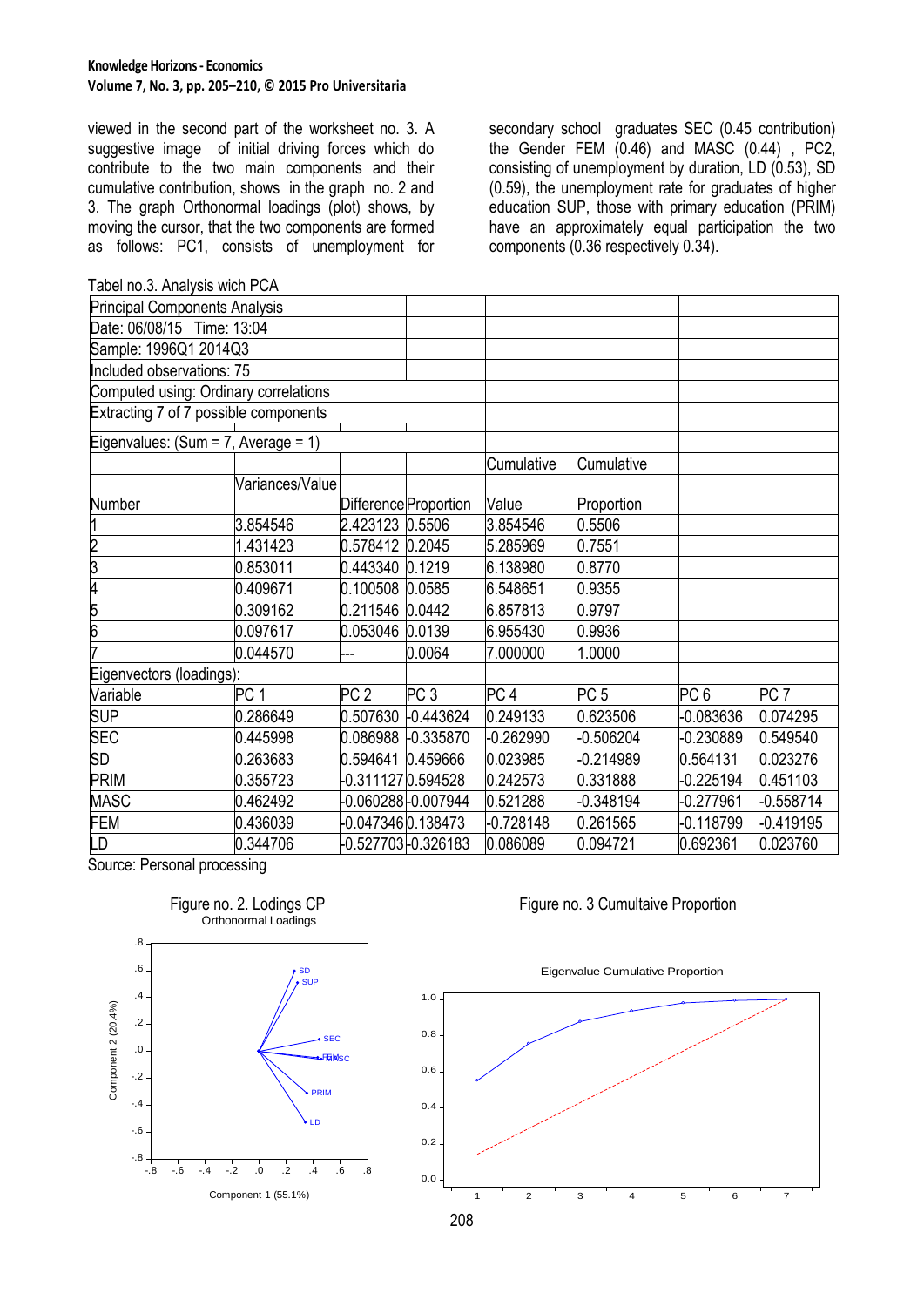The Figure no.4. Highlights the values that have contributed to the shaping of trends; 1996Q1 nearly match the direction of the first composite factor, while 2010Q3 with the direction of the second composite factor.



Component 1 (55.1%)

The next stage is to define a model of unemployment in Romania 1996 to 2014 period, by applying the method Factor Analysis.

Using the command in EViews, Principal Components / Make factor / Principal factor , we obtain

| Table no. 3. Analysis Principal Factors |  |  |  |  |  |  |
|-----------------------------------------|--|--|--|--|--|--|
|-----------------------------------------|--|--|--|--|--|--|

| <b>Factor Method: Principal Factors</b>    |              |                                                   |            |            |  |  |  |  |
|--------------------------------------------|--------------|---------------------------------------------------|------------|------------|--|--|--|--|
| Date: 06/08/15 Time: 13:12                 |              |                                                   |            |            |  |  |  |  |
| Covariance Analysis: Ordinary Correlation  |              |                                                   |            |            |  |  |  |  |
|                                            |              |                                                   |            |            |  |  |  |  |
| Included observations: 75                  |              |                                                   |            |            |  |  |  |  |
| Number of factors: Minimum average partial |              |                                                   |            |            |  |  |  |  |
|                                            |              |                                                   |            |            |  |  |  |  |
| oadings                                    |              |                                                   |            |            |  |  |  |  |
|                                            | Communality  | <b>Uniqueness</b>                                 |            |            |  |  |  |  |
| 0.497815                                   | 0.247819     | 0.752181                                          |            |            |  |  |  |  |
| 0.867856                                   | 0.753174     | 0.246826                                          |            |            |  |  |  |  |
| 0.488558                                   | 0.238689     | 0.761311                                          |            |            |  |  |  |  |
| 0.689835                                   | 0.475872     | 0.524128                                          |            |            |  |  |  |  |
| 0.903593                                   | 0.816481     | 0.183519                                          |            |            |  |  |  |  |
| 0.837076                                   | 0.700696     | 0.299304                                          |            |            |  |  |  |  |
| 0.665508                                   | 0.442901     | 0.557099                                          |            |            |  |  |  |  |
| Variance                                   | Cumulative   | <b>Difference</b>                                 | Proportion | Cumulative |  |  |  |  |
| 3.675633                                   | 3.675633     |                                                   | 1.000000   | 1.000000   |  |  |  |  |
| 3.675633                                   | 3.675633     |                                                   | 1.000000   |            |  |  |  |  |
| Model                                      | Independence | Saturated                                         |            |            |  |  |  |  |
| 0.594876                                   | 5.454526     | 0.000000                                          |            |            |  |  |  |  |
| 14                                         |              | 28                                                |            |            |  |  |  |  |
| 14                                         | 21           |                                                   |            |            |  |  |  |  |
|                                            |              | Prior communalities: Squared multiple correlation |            |            |  |  |  |  |

Source: Personal processing